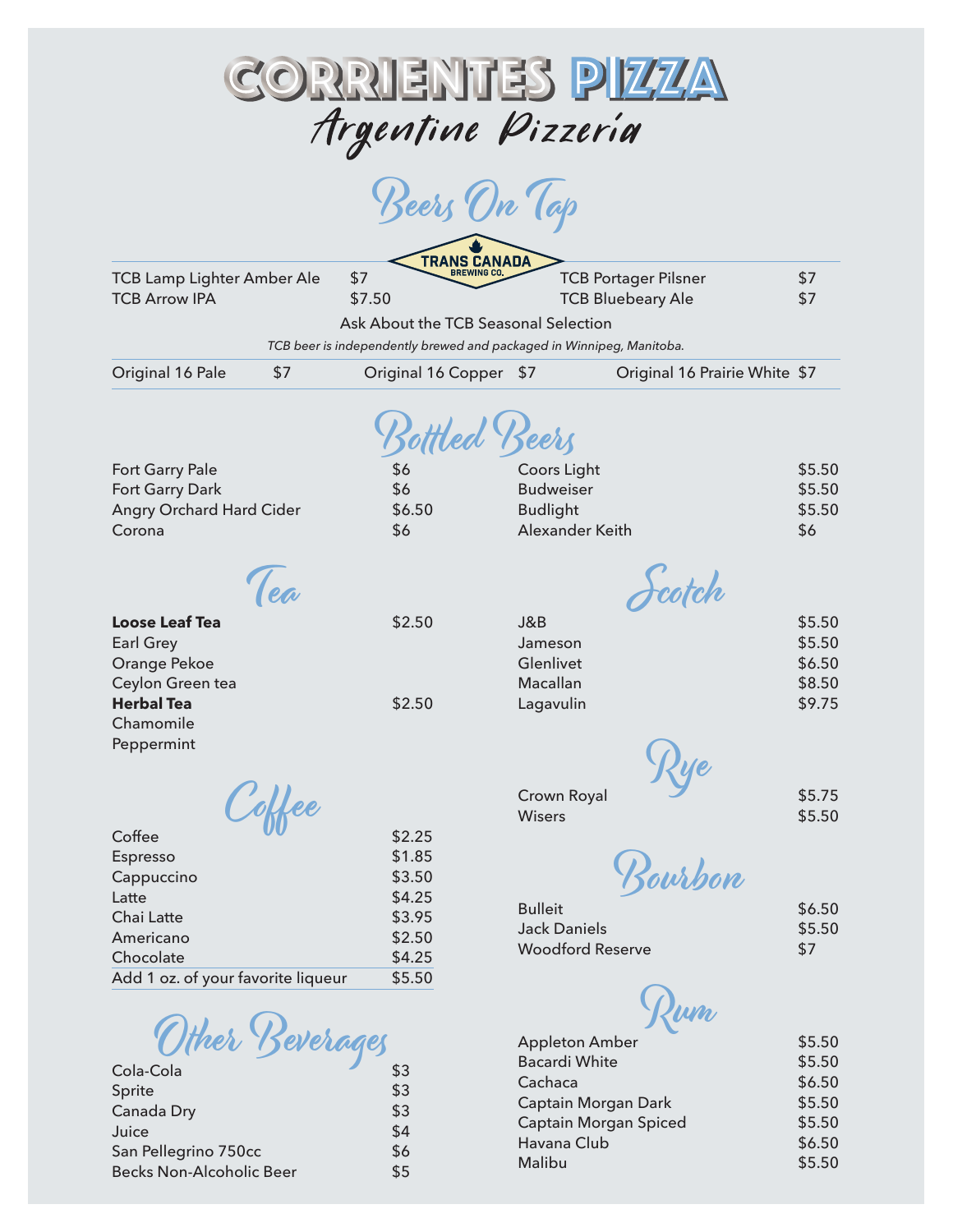Gin

| <b>Beefeater</b>       | \$5.50 |
|------------------------|--------|
| <b>Bombay Sapphire</b> | \$7.50 |
| Hendrick's             | \$8    |

Cognac

| <b>Remy Martin VSOP</b> | \$9.50 |
|-------------------------|--------|
| Metaxa Five Star        | \$5.50 |

 $\emph{Y}$ iqueur \$5.50

Kahlua

Butter Ripple Drambuie Triple Sec

Peppermint Shnapps Peach Shnapps **Sambucca** Malibu

- Disaronno **Baileys** Bols Cacao White Blue Bols Chambord Frangelico Galiano Grand mernier
- **Corrientes Spritzer** Gin, Simple Syrup, Lime,

Soda, Grapefruit **Caesar** 204 Vodka,

Clamato, Hot Sauce, Worcestershire Sauce

**Blue Hawaii**  204 Vodka, Curacao, Pineapple Juice, Sweet & Sour Mix

**Sea Breeze** 204 Vodka, Cranberry Juice, Grapefruit Juice

**Vodka or Gin Martini** Vodka or Gin, Dry Vermouth

**Dirty Martini**  Vodka, Dry Vermouth, Olive Juice

Martinis \$12 (2 oz.)

**Cosmpolitan** Vodka, Triple Sec, Cranberry Juice, Lime Juice

Tequila

| 1800 Reposado    | \$7.50 |
|------------------|--------|
| el Jimador       | \$6.50 |
| Jose Cuervo Gold | \$7.50 |
| Patron Silver    | \$9.50 |

Vodka

| 204 Vodka                   | \$5.50 |
|-----------------------------|--------|
| Absolute                    | \$6.50 |
| <b>Smirnoff Raspberry</b>   | \$5.50 |
| Smirnoff Vanilla            | \$5.50 |
| <b>Smirnoff Green Apple</b> | \$5.50 |
|                             |        |

Aperitifs & Digestifs

| Dry Sack               | \$5.50 |
|------------------------|--------|
| Cinzano Rosso Vermouth | \$5.50 |
| Martini Extra Dry      | \$5.50 |
| Sanderman Ruby Port    | \$5.50 |

**Sangria** Corrientes Red or White Wine, Peach Schnapps, Cranberry Juice, Mango Juice

**Long Island Iced Tea** long Island Mix, Coke, Lime Juice

**Margarita** el Jimador Tequila, Triple Sec, Lime Juice

**Cuba Libre** Bacardi White Rum, Coke, Lime Juice

## **Manhattan** Bulleit Bourbon, Red Vermouth Bitters, Simple Syrup

**Tequila Sunrise** el Jimador Tequila, Grenadine, Orange Juice

*Ask Your Server for Virgin Cocktails.*

**Crantini**

Vodka, Dry Vermouth, Triple Sec, Cranberry Juice

**Black Russian** 204 Vodka, Kahlua Over Ice

Cocktails \$12 (2 oz.)

**Caipirinha** Leblon Cachaca, Lime Wedges, Sugar

**Bernie Tequila** el Jimador Tequila, Pineapple Juice & Orange Juice

**Old Fashioned** Bulleit Bourbon, Angostura Bitters, Sugar, Splash of Water